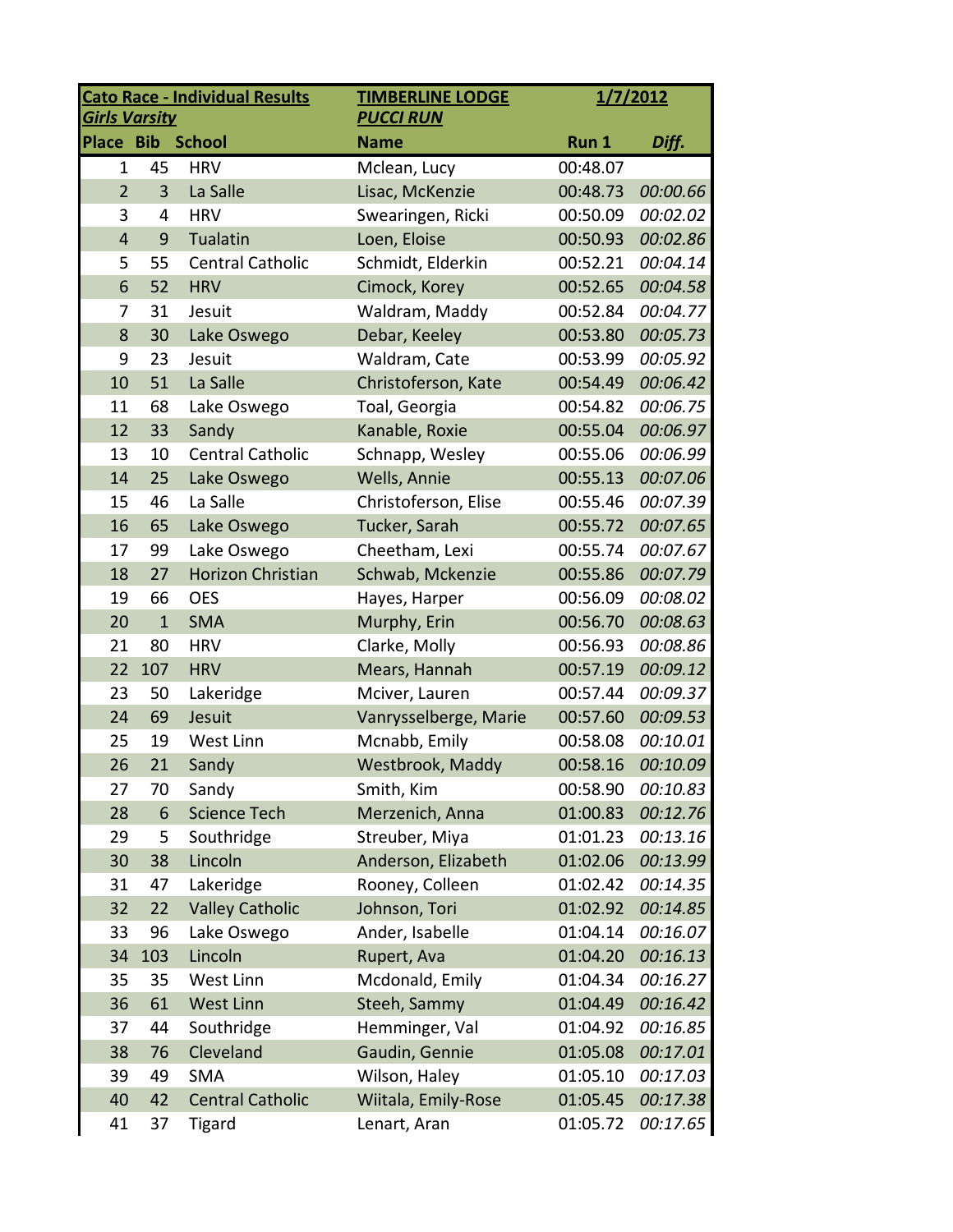| 42 | 59  | Lincoln          | Silver, Santana    | 01:05.84 | 00:17.77 |
|----|-----|------------------|--------------------|----------|----------|
| 43 | 83  | <b>SMA</b>       | Schmidt, Savannah  | 01:05.89 | 00:17.82 |
| 44 | 17  | <b>Tigard</b>    | Gentry, Katherine  | 01:06.23 | 00:18.16 |
| 45 | 24  | Glencoe          | Bosak, Denise      | 01:06.86 | 00:18.79 |
| 46 | 64  | Jesuit           | Horstkotte, Tate   | 01:06.96 | 00:18.89 |
| 47 | 39  | Grant            | Schwabauer, Brynne | 01:07.02 | 00:18.95 |
| 48 | 26  | <b>OES</b>       | Inskeep, Nicole    | 01:07.20 | 00:19.13 |
| 49 | 82  | Lakeridge        | Heath, Geline      | 01:07.27 | 00:19.20 |
| 50 | 13  | Sunset           | Field, Molly       | 01:07.58 | 00:19.51 |
| 51 | 14  | Grant            | Harris, Madeline   | 01:07.84 | 00:19.77 |
| 52 | 67  | <b>OES</b>       | Park, Jinny        | 01:07.95 | 00:19.88 |
| 53 | 20  | Wilson           | Wyman, Nicky       | 01:07.97 | 00:19.90 |
| 54 | 41  | Cleveland        | Friedman, Maya     | 01:08.62 | 00:20.55 |
| 55 | 89  | Sunset           | Leonard, Madeline  | 01:08.65 | 00:20.58 |
| 56 | 106 | Southridge       | Belotti, Fabienne  | 01:08.85 | 00:20.78 |
| 57 | 109 | <b>SMA</b>       | Shaw, Elizabeth    | 01:09.13 | 00:21.06 |
| 58 | 79  | Southridge       | Grillo, Andi       | 01:09.57 | 00:21.50 |
| 59 | 56  | Cleveland        | Long, Emma         | 01:09.67 | 00:21.60 |
| 60 | 74  | Lincoln          | Prihoda, Claire    | 01:09.94 | 00:21.87 |
| 61 | 15  | Lincoln          | King, Samantha     | 01:09.97 | 00:21.90 |
| 62 | 108 | Lakeridge        | Aronson, Elizabeth | 01:09.99 | 00:21.92 |
| 63 | 95  | Jesuit           | Edwards, Elizabeth | 01:10.04 | 00:21.97 |
| 64 | 72  | <b>West Linn</b> | Shipley, Tyler     | 01:10.69 | 00:22.62 |
| 65 | 60  | <b>Tigard</b>    | Malamphy, Shannon  | 01:11.69 | 00:23.62 |
| 66 | 28  | Aloha            | Eversole, Courtney | 01:12.19 | 00:24.12 |
| 67 | 78  | Beaverton        | Graeper, Carolyn   | 01:12.21 | 00:24.14 |
| 68 | 57  | Sunset           | Kemper, Anna       | 01:13.03 | 00:24.96 |
| 69 | 54  | Beaverton        | Reutin, Anna       | 01:13.17 | 00:25.10 |
| 70 | 94  | Sandy            | Malone, Michelle   | 01:13.53 | 00:25.46 |
| 71 | 98  | <b>OES</b>       | Tooley, Hannah     | 01:13.70 | 00:25.63 |
| 72 | 43  | Beaverton        | Apelman, Greta     | 01:13.91 | 00:25.84 |
| 73 | 34  | Wilson           | Paul, Jessie       | 01:13.99 | 00:25.92 |
| 74 | 40  | Sunset           | Boden, Sophie      | 01:14.95 | 00:26.88 |
| 75 | 85  | Lakeridge        | Stangeland, Tai    | 01:15.64 | 00:27.57 |
| 76 | 53  | Southridge       | Garnas, Nathalie   | 01:16.40 | 00:28.33 |
| 77 | 71  | Wilson           | Pontius, Devon     | 01:16.77 | 00:28.70 |
| 78 | 101 | Wilson           | Offerdal, Kari     | 01:17.28 | 00:29.21 |
| 79 | 84  | <b>SMA</b>       | Blackerby, Jenny   | 01:18.20 | 00:30.13 |
| 80 | 92  | <b>West Linn</b> | Mitchell, Quinn    | 01:18.49 | 00:30.42 |
| 81 | 88  | Beaverton        | Coffee, Emily      | 01:19.53 | 00:31.46 |
| 82 | 16  | Clackamas        | Owens, Kortney     | 01:19.96 | 00:31.89 |
| 83 | 75  | Sunset           | Rosser, Madeline   | 01:20.45 | 00:32.38 |
| 84 | 93  | Wilson           | Olson, Courtney    | 01:20.51 | 00:32.44 |
| 85 | 105 | Beaverton        | Niosi, Olivia      | 01:21.42 | 00:33.35 |